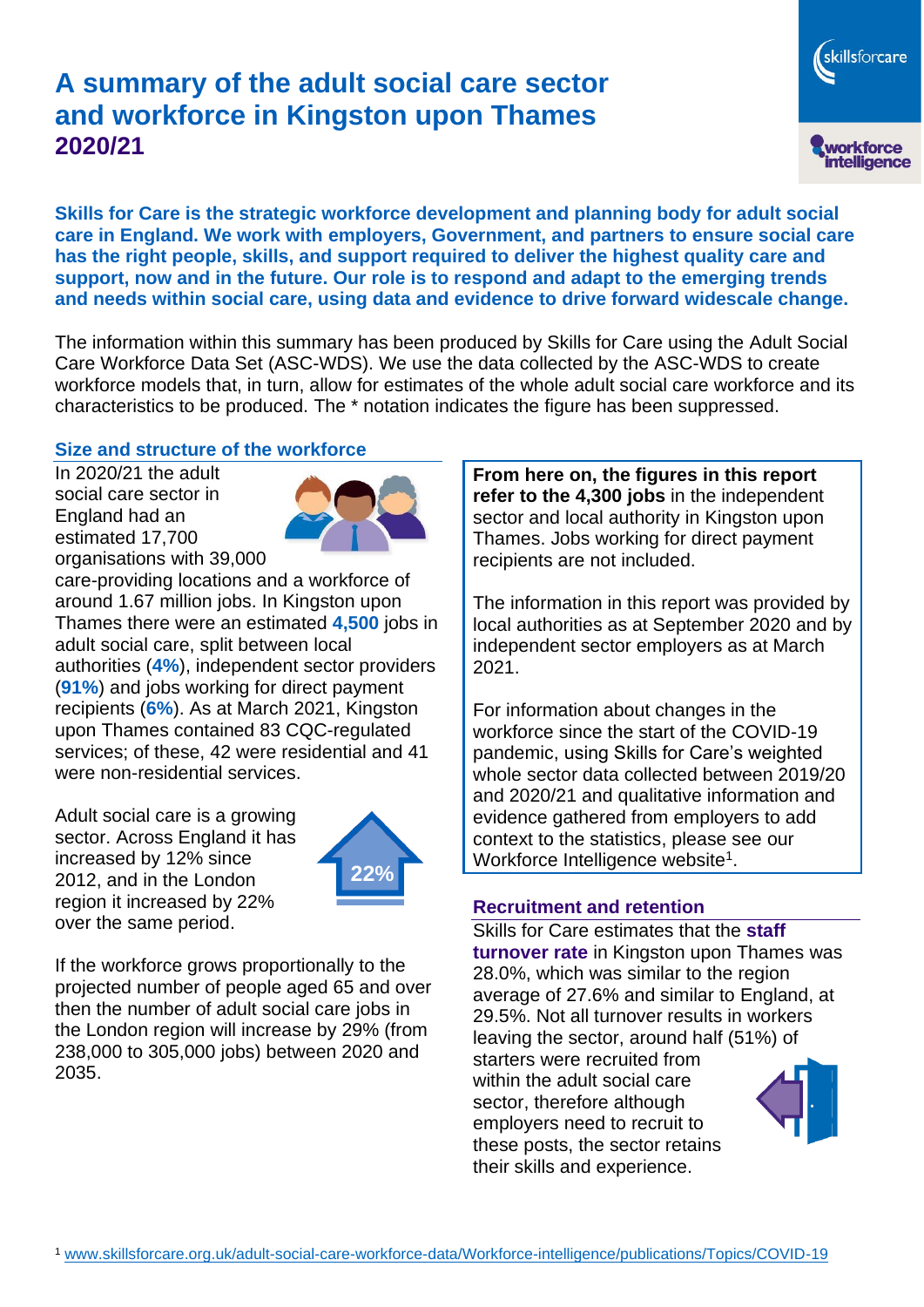Adult social care has an experienced 'core' of workers. Workers in Kingston upon Thames had on average **7.1 years of experience in the sector** and 70% of the workforce had been working in the sector for at least three years.

Using both workforce intelligence evidence and our links with employers and stakeholders across England, we know that recruitment and retention is one of the largest issues faced by employers. We have many resources and tools available to help, for example the 'Values-based recruitment and retention toolkit'<sup>2</sup> and 'Seeing potential: widen your talent pool'. <sup>3</sup> For more information please visit: [www.skillsforcare.org.uk/recruitment-retention](http://www.skillsforcare.org.uk/recruitment-retention)

## **Employment information**

We estimate Kingston upon Thames had **4,300**

adult social care jobs employed in the local authority and independent sectors. These included 300 managerial roles, 200 regulated professionals, 3,200 direct care (including 2,800 care workers), and 550 othernon-care proving roles.

The average number of **sickness days** taken in the last year in Kingston upon Thames was 7.1, (8.5 in London and 9.5 across England). With an estimated directly employed workforce of 4,100, this would mean employers in Kingston upon Thames lost approximately **29,000 days to sickness in 2020/21**. In England levels of staff sickness have nearly doubled over the course of the pandemic between 2019/20 and 2020/21, in total around 6 million extra days were lost to sickness than in the year before.

Around one third (34%) of the workforce in Kingston upon Thames were on zero-hours contracts. Around three quarters (75%) of the workforce usually worked full-time hours and 25% were part-time.

## **Chart 1. Proportion of workers on zero hours contracts by area**

England London Kingston upon Thames



## **Workforce demographics**

The majority (82%) of the workforce in Kingston upon Thames were female, and the average age was 47.1 years old.



Workers aged 24 and under made up 5% of the workforce and workers aged over 55 represented 33%. Given this age profile approximately 1,400 people will be reaching retirement age in the next 10 years.

Nationality varied by region, in England 83% of the workforce identified as British, while in the London region this was 63%. An estimated 58% of the workforce in Kingston upon Thames identified as British, 23% identified as of an EU nationality and 19% a non-EU nationality, therefore there was a higher reliance on EU than non-EU workers.

## **Pay**



Table 1 shows the full-time equivalent annual or hourly pay rate of selected job roles in Kingston upon Thames (area), London (region) and England. All

figures represent the independent sector as at March 2021, except social workers which represent the local authority sector as at September 2020. At the time of analysis, the National Living Wage was £8.72.

#### **Table 1. Average pay rate of selected job roles by area**

|                                 | England | Region  | Area    |
|---------------------------------|---------|---------|---------|
| Full-time equivalent annual pay |         |         |         |
| Social Worker <sup>t</sup>      | £37,100 | £44,500 | £39,600 |
| Registered nurse                | £33,600 | £34,700 | £36,800 |
| Hourly pay                      |         |         |         |
| National Living<br>Wage         | £8.72   | £8.72   | £8.72   |
| Senior care worker              | £10.00  | £10.43  | £10.81  |
| Care worker                     | £9.29   | £9.70   | £10.05  |
| Support and<br>outreach         | £9.53   | £10.19  | £10.27  |

†Local authority social workers only.

Please note that pay varies by sector, with local authority pay generally being higher than independent sector pay.

<sup>2</sup> [www.skillsforcare.org.uk/vba](http://www.skillsforcare.org.uk/vba)